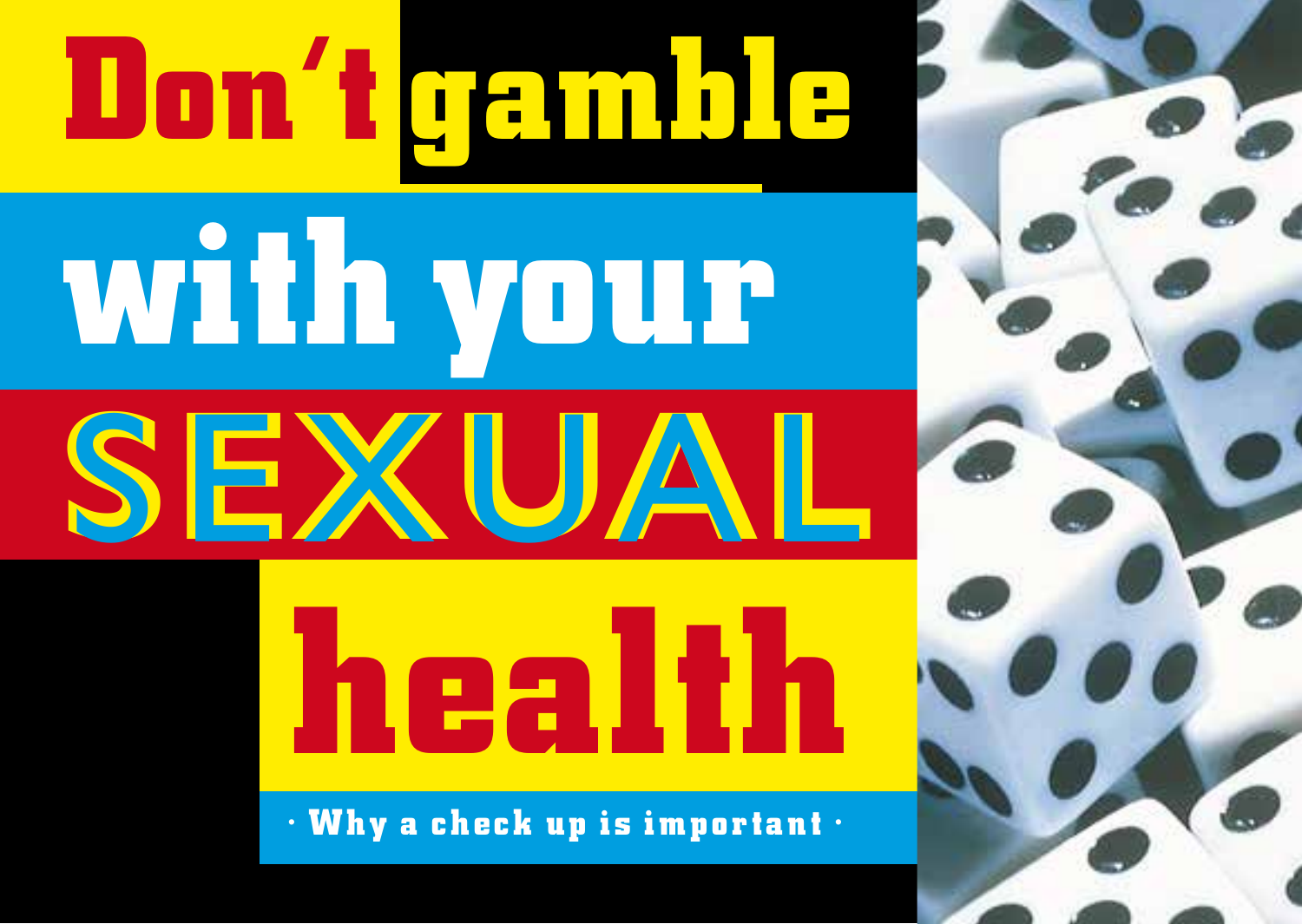

# **Introduction**

Most infections caught through having sex can be treated easily and painlessly. If you are worried that you have put yourself at risk, you should go to your GP or your local Genito Urinary Medicine (GUM) clinic. Not all genital infections are caused by sexual contact, but they may still need treatment.

This leaflet explains the importance of having a check up, what happens at the clinic and highlights the symptoms of some of the most common sexually transmitted infections (STIs).

There are ten GUM clinics (also known as STI clinics) in Northern Ireland. You can find your nearest clinic from the list at the end of this leaflet or go to **www.sexualhealthni.info/gum-clinicsnorthern-ireland**

The staff at the GUM clinics are friendly and used to seeing people with concerns. Embarrassment is probably the most difficult thing they have to treat.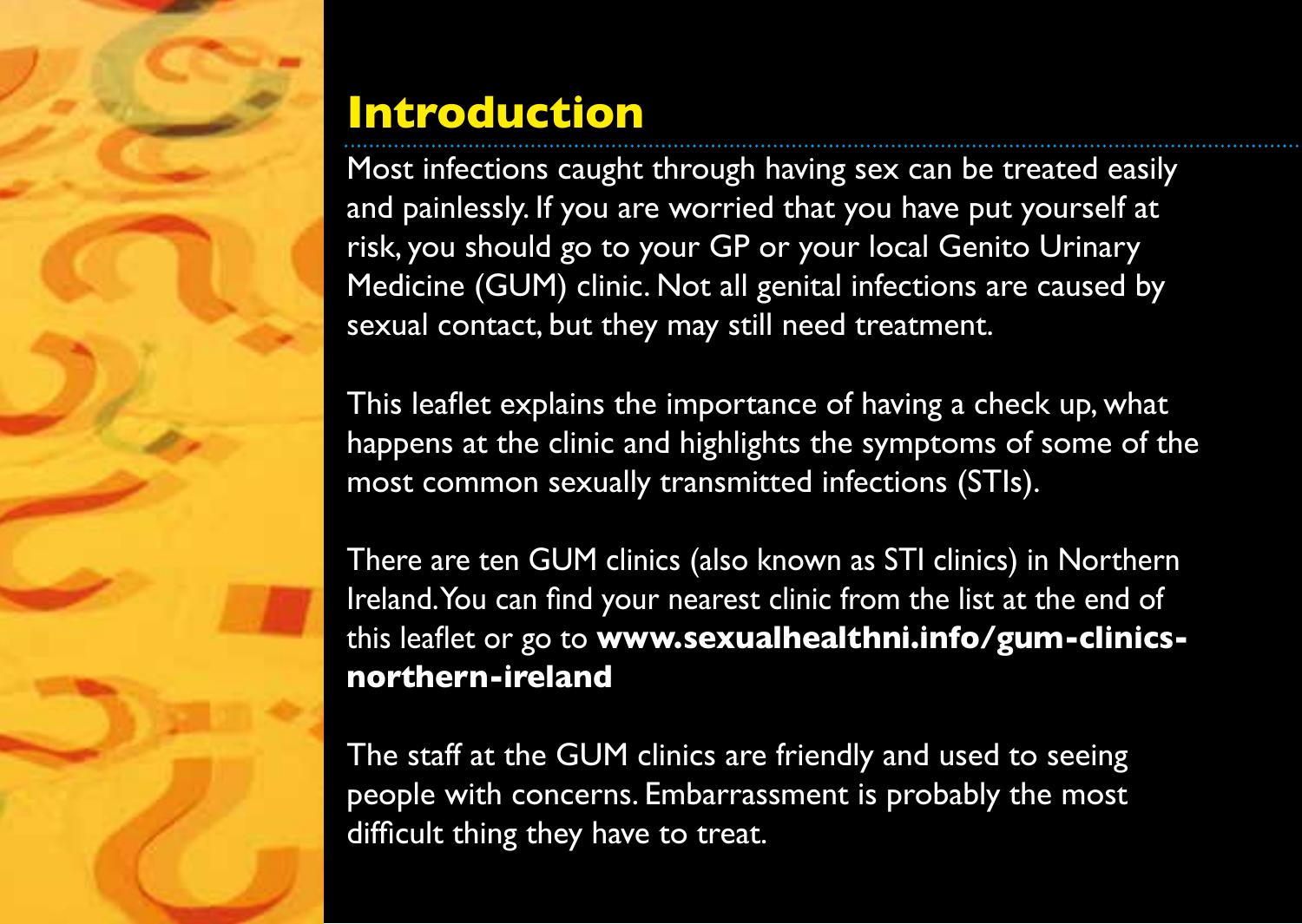# **Reasons to have a check up**

- it will help put your mind at ease;
- anyone who has vaginal, anal or oral sex can catch or spread sexually transmitted infections (STIs);
- not everyone will develop symptoms;
- if not treated early, some STIs can do permanent damage to your health;
- if not treated early, you risk spreading the infection.

Remember most STIs are easy to treat. The clinic provides both treatment and medication - free of charge.

If you think you have an infection you should not have sex until you have had a check up. Both you and the person you had sexual contact with should go to a GUM clinic or your GP as soon as possible.

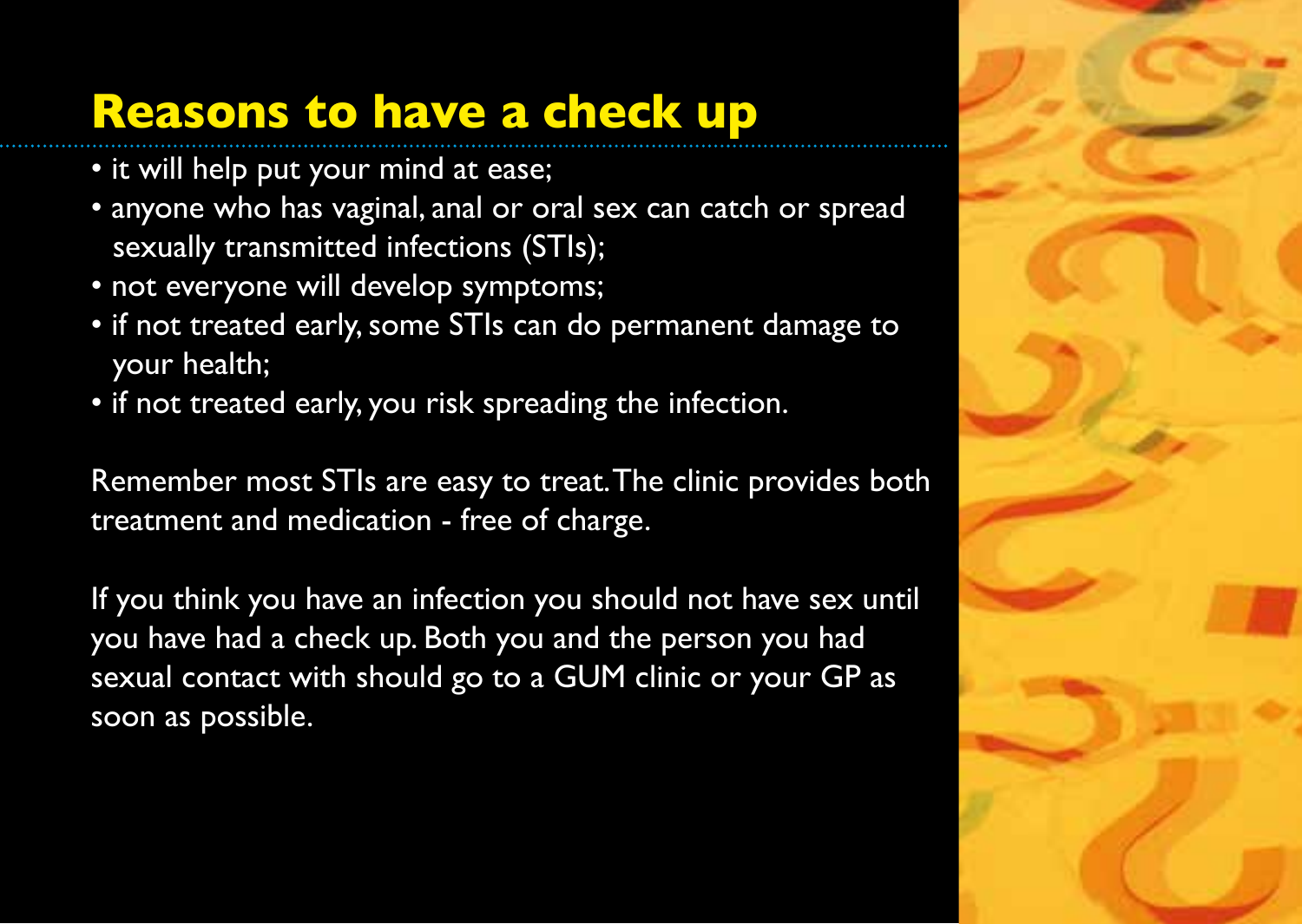# **For women**

## **What to look for:**

- discharge from the vagina or anus;
- pain or stinging when passing urine;
- itchiness, soreness or redness around the vulva or anus;
- swelling of the vulva;
- blisters, ulcers or warts around the genital area or mouth;
- sore throat (after oral sex);
- bleeding after sex;
- abdominal pain.

Often women have no symptoms - that's why it's important to have a check up if you have taken a risk.

**RECTUM CERVIX ANUS VAGINA VULVA . . . . .**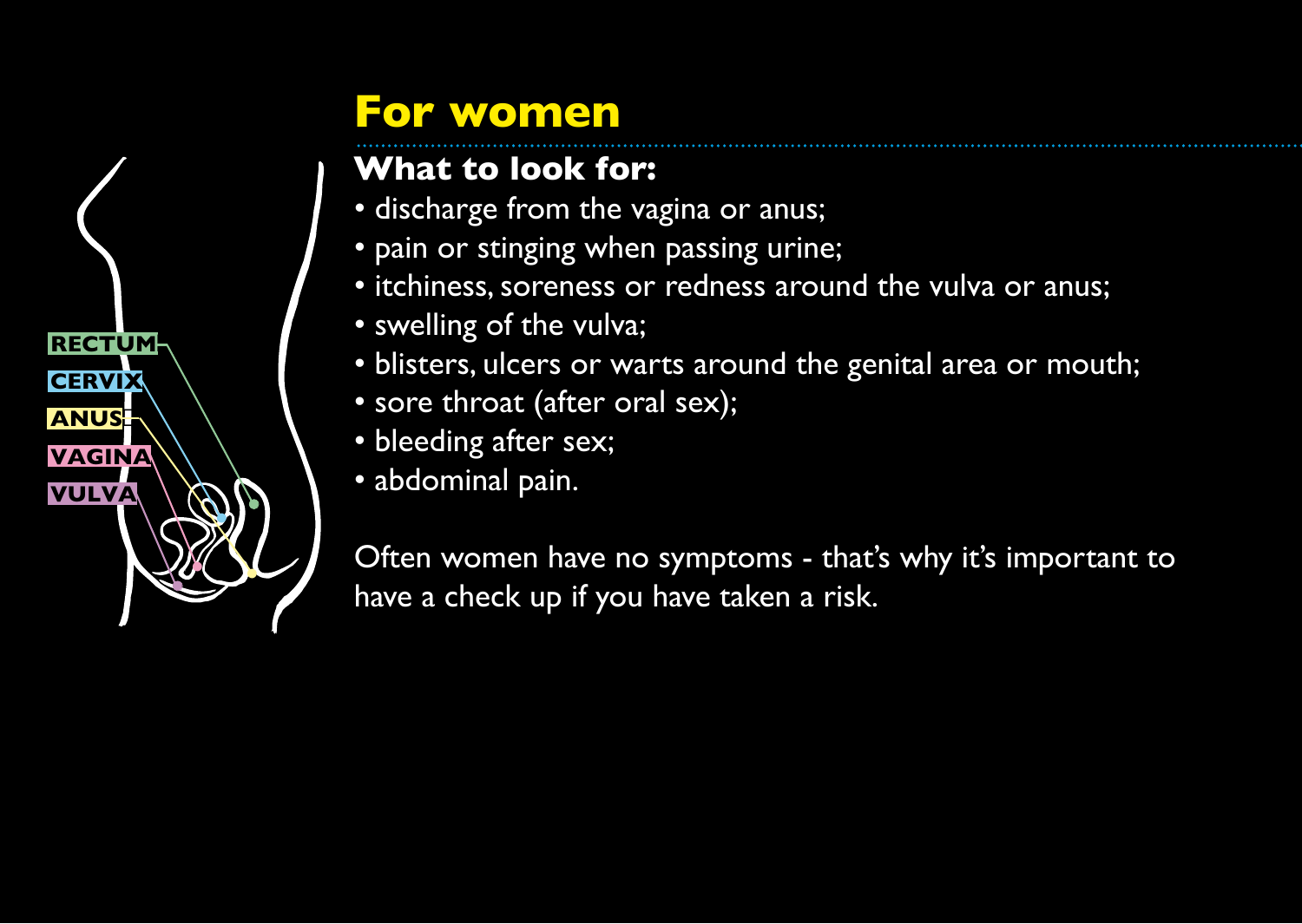# **For men**

## **What to look for:**

- discharge or pus from the tip of the penis or anus;
- pain or a burning feeling when passing urine;
- itchiness, soreness or redness around the penis or under the foreskin;
- blisters, ulcers or warts around the genital area or mouth;

**.**

**. . .**

**RECTUM ANUS PENIS TESTICLES** 

• sore throat (after oral sex).

Men should try not to pass urine for at least four hours before attending the clinic for a check up. This will help with tests to find out if there is an infection.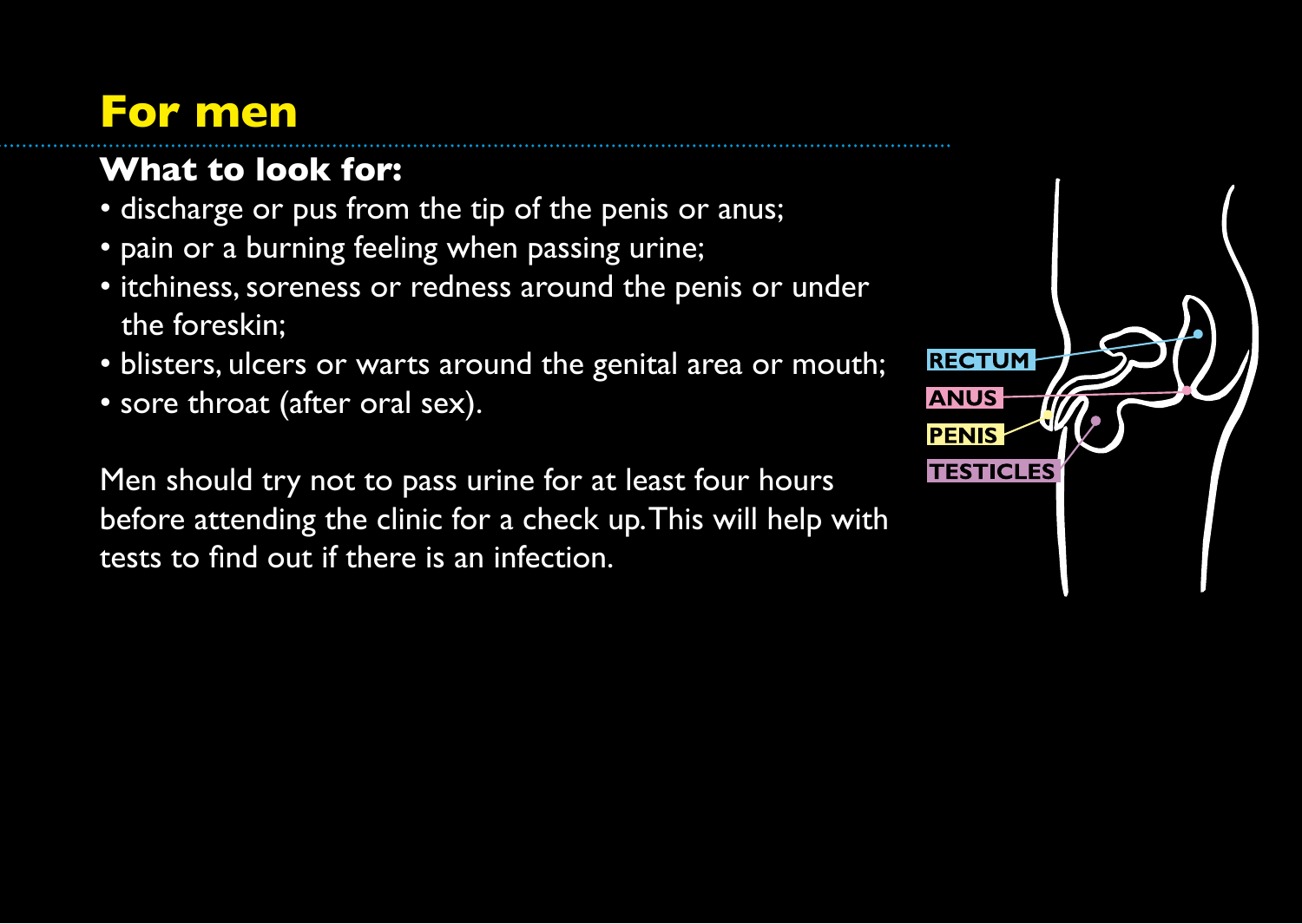# **What do GUM clinics provide?**

- a clinic where you do not need to be referred by another doctor, but in some cases you may need to make an appointment;
- confidential testing and treatment for sexually transmitted infections, including HIV;
- medical, nursing and social support for people with HIV infection;
- vaccinations for Hepatitis A and B;
- confidential advice and counselling on sexual health issues;
- information on contraception;
- safe keeping of your records within the department. No one, including your GP, your partner or insurance company can see them without your permission.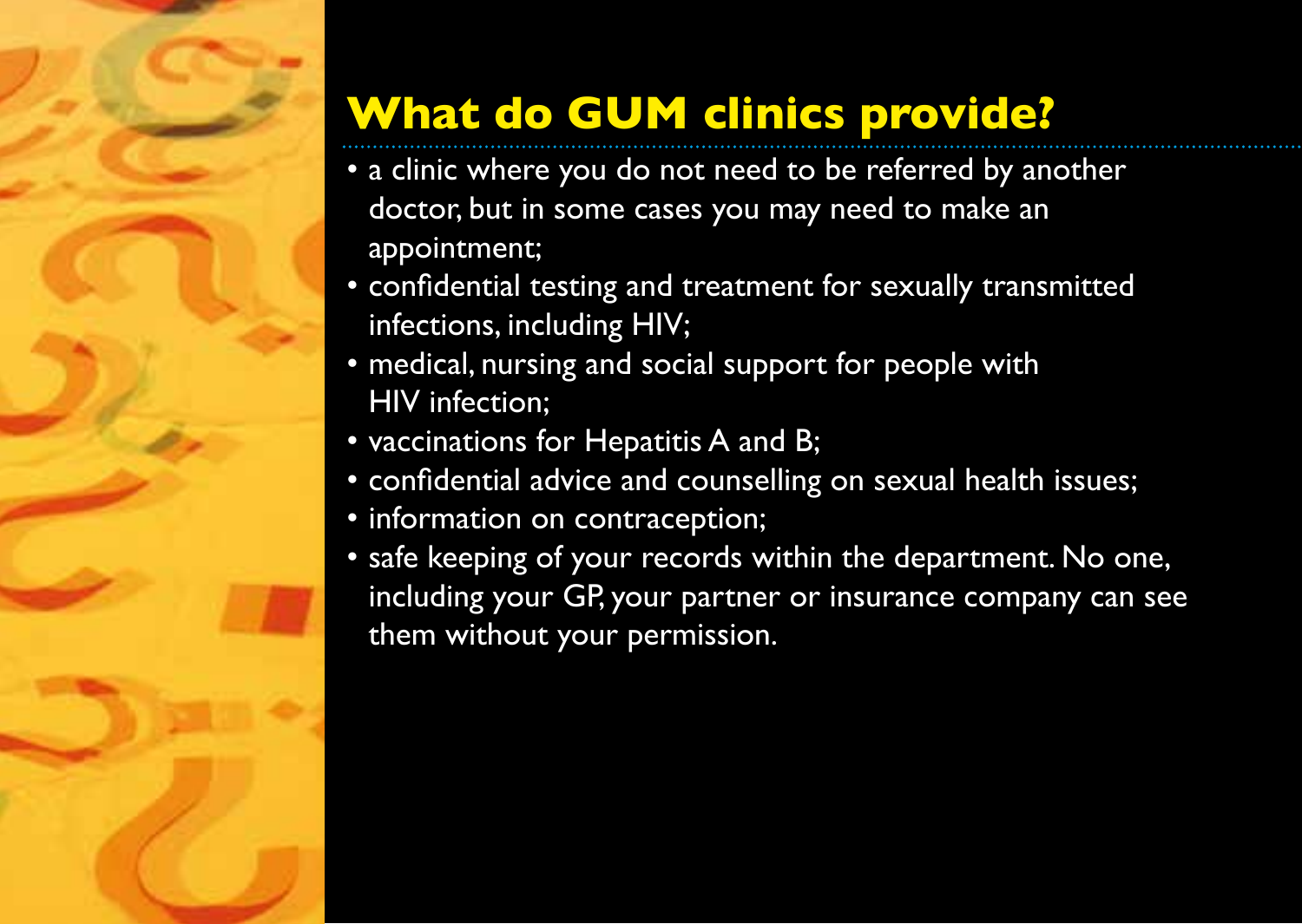# **What happens at the clinic?**

On your first visit, you will be given a clinic number. This number, not your name, is used on any tests carried out.

The doctor will ask you about any particular problems and then may:

- examine your genital area;
- take swabs to check for infection;
- ask you for a sample of urine;
- take a blood test (to check for Syphilis, HIV or Hepatitis B/C);

NB. Unless you tell the doctor otherwise, the blood sample taken from you will be tested for HIV.

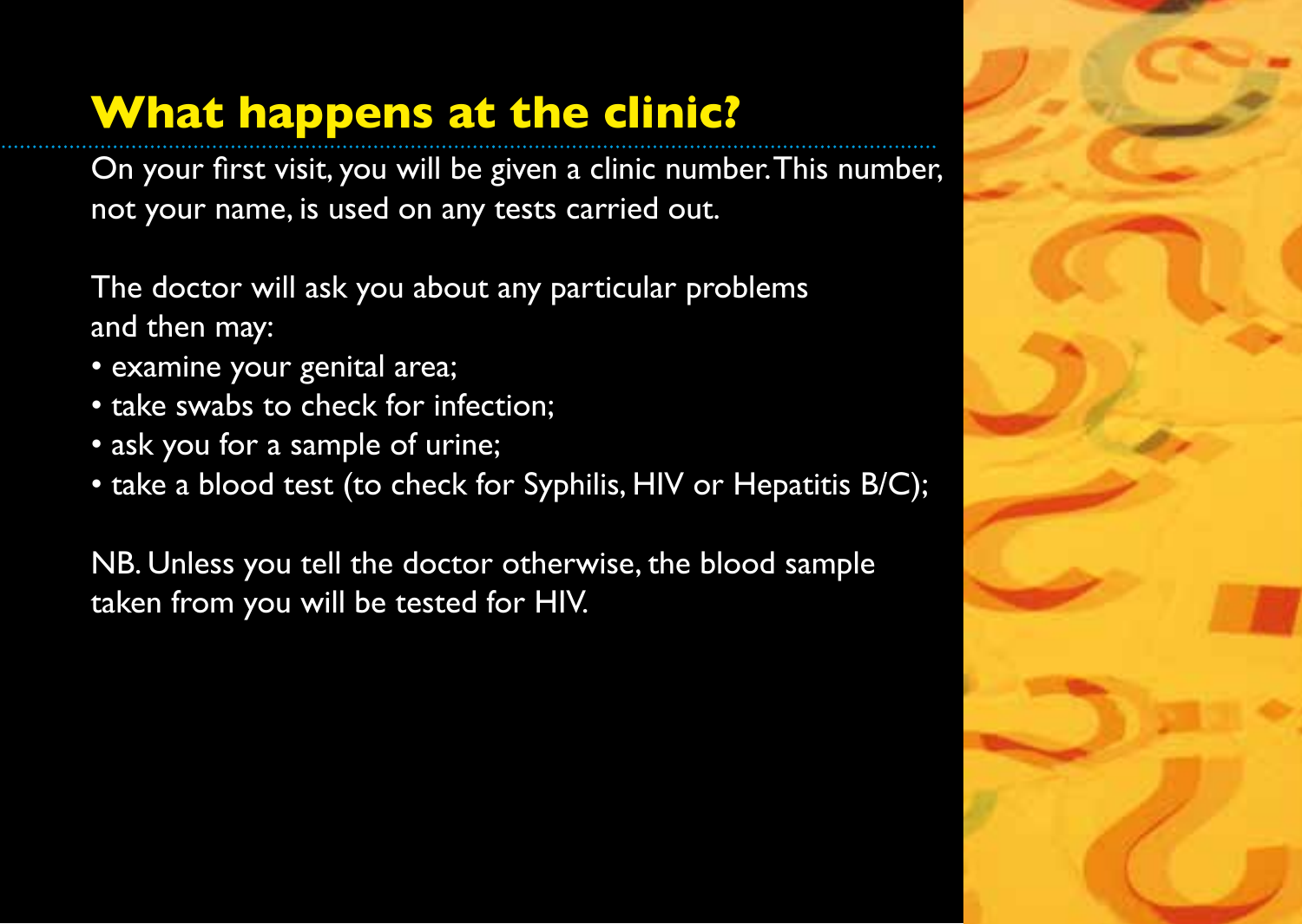

# **Treatment**

Most STIs are easy to treat. Treatment for each infection is different. It may include lotions, tablets or injections. It is important that the course of treatment is completed. You should follow any advice given by the doctor about not having sex during treatment.

# **Prevention**

The spread of most sexually transmitted infections can be reduced by:

- using a condom every time you have sex;
- limiting your number of sexual partners;
- having regular check ups.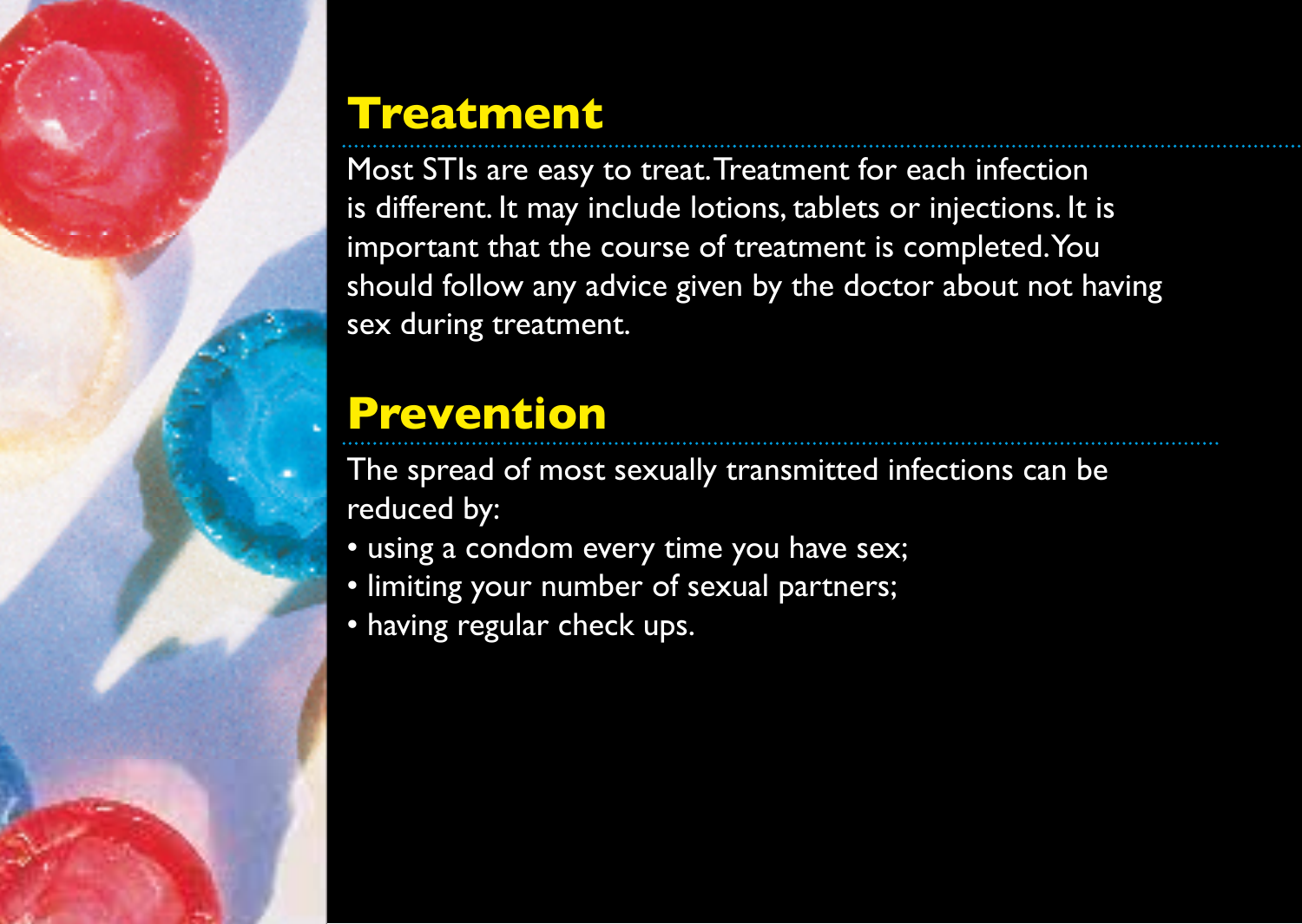# **Some common STIs**

## **Chlamydia**

Chlamydia is one of the most common STIs. Symptoms include a discharge from the vagina or penis or stinging when passing urine. Often there are no symptoms - that is why it is good to have a check up if you have taken a risk. If left untreated it could lead to infertility.

## **Non Specific Urethritis (NSU)**

NSU is an inflammation of a man's urethra (the tube for passing urine). It can be caused by a number of germs. One of the most common is chlamydia. Symptoms may include a discharge from the tip of the penis or a burning feeling when passing urine.

## **Gonorrhoea**

Gonorrhoea may cause a discharge from the vagina, penis or rectum, pain when passing urine or a sore throat. There may be no signs, especially when infection is in the throat or rectum.

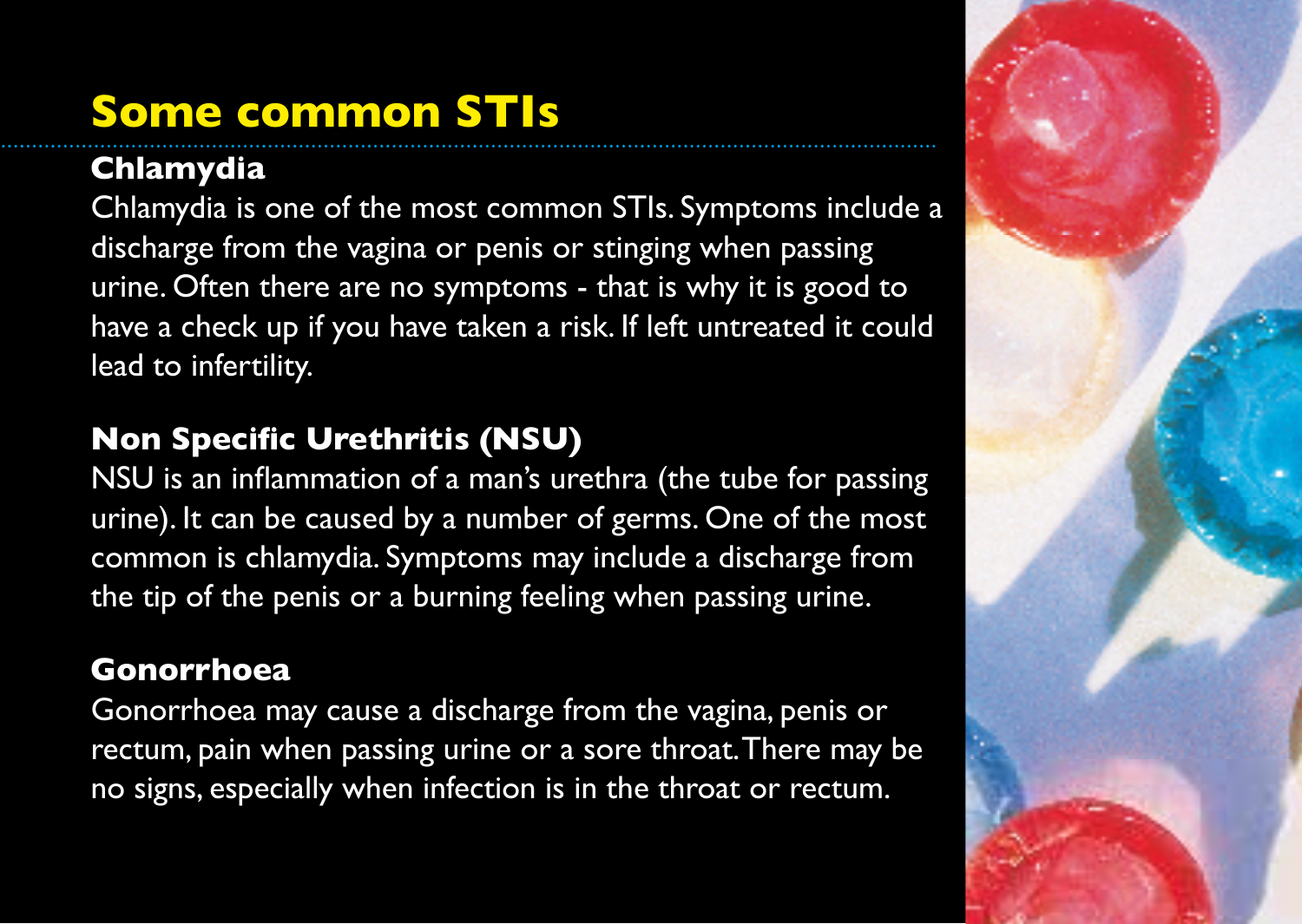

## **Genital Warts**

Genital warts are caused by a virus called the human papillomavirus (HPV) and are passed by skin to skin contact. They may appear as little lumps or spots on the skin or may cause an itch. Not all lumps or spots on the genitals are warts. However, if you are concerned, it's important to have a check up. Warts may appear anytime from two weeks to a year after contact with the virus.

There is a link between genital warts and cervical cancer. Women who have had warts should have a regular cervical smear. This test can help to find cell changes of the cervix usually years before cancer develops. These cell changes can be treated if detected early.

## **Genital Herpes**

Herpes is caused by a virus. There are two types of virus - the first causes sores around the mouth and nose (cold sores) and the second causes sores in the genital area. Both are passed on by oral, vaginal or anal sex with someone who has sores at the time. There is a very small risk of passing the virus on when there are no sores present.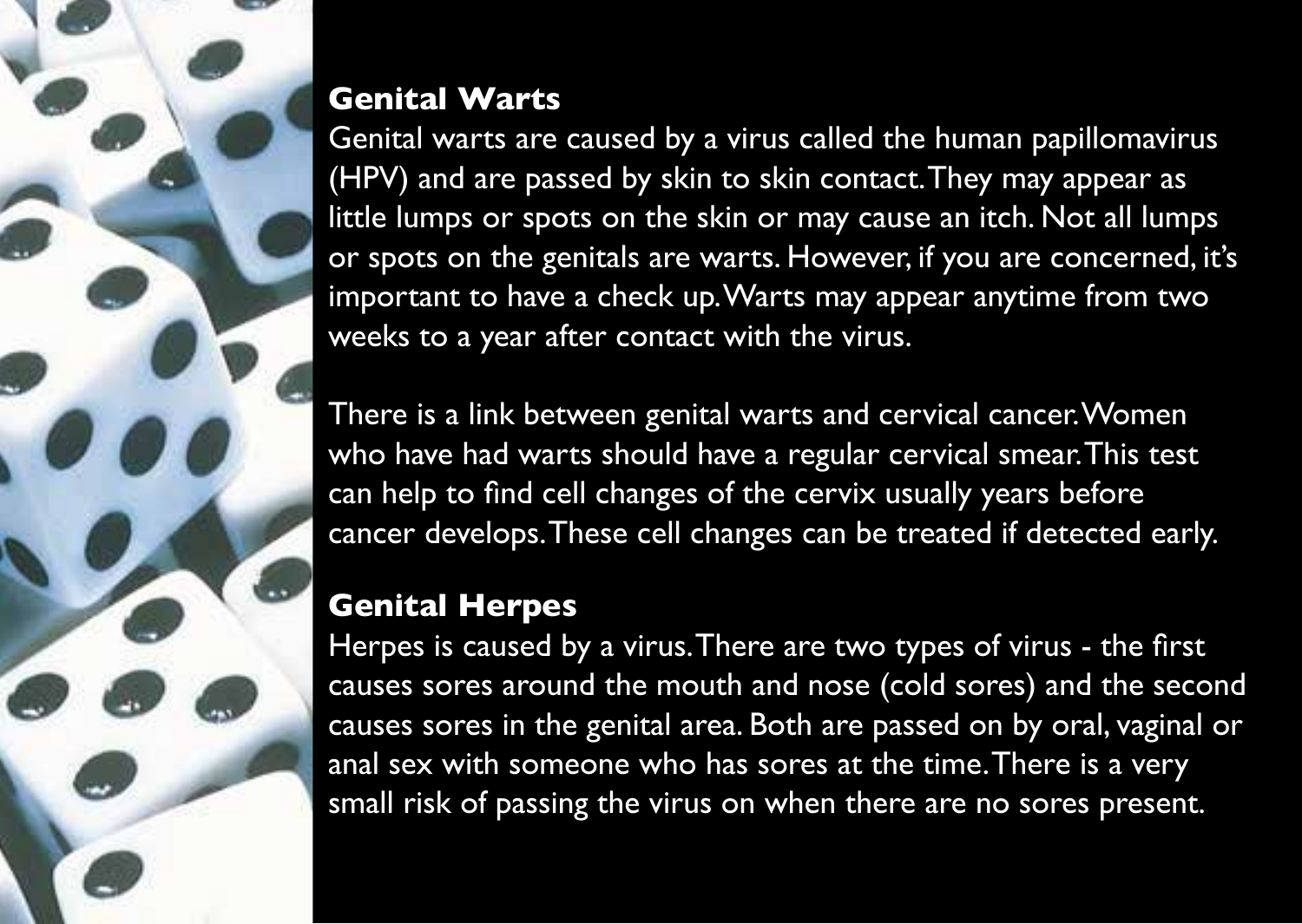## **HIV**

Human Immunodeficiency Virus or HIV is found in the blood, semen and vaginal fluids of an infected person. It can be passed on through unprotected penetrative sex, sharing needles to inject drugs and from a mother to her baby before or during birth, or by breastfeeding.

Contact with STIs increases the risk of contracting HIV. A discharge or broken skin around the genital area make it easier for the virus to pass from an infected person to an uninfected partner.

## **Syphilis**

Syphilis is spread during sex, including oral sex. Although half of those infected show no symptoms, painless but infectious sores may appear. These may clear up on their own but symptoms such as a rash may develop later. Syphilis can be easily diagnosed and treated with antibiotics. If left untreated it can lead to serious health problems, eg damage to the heart, brain and nervous system.

NB. All pregnant women in Northern Ireland are routinely offered a blood test antenatally for HIV and syphilis.

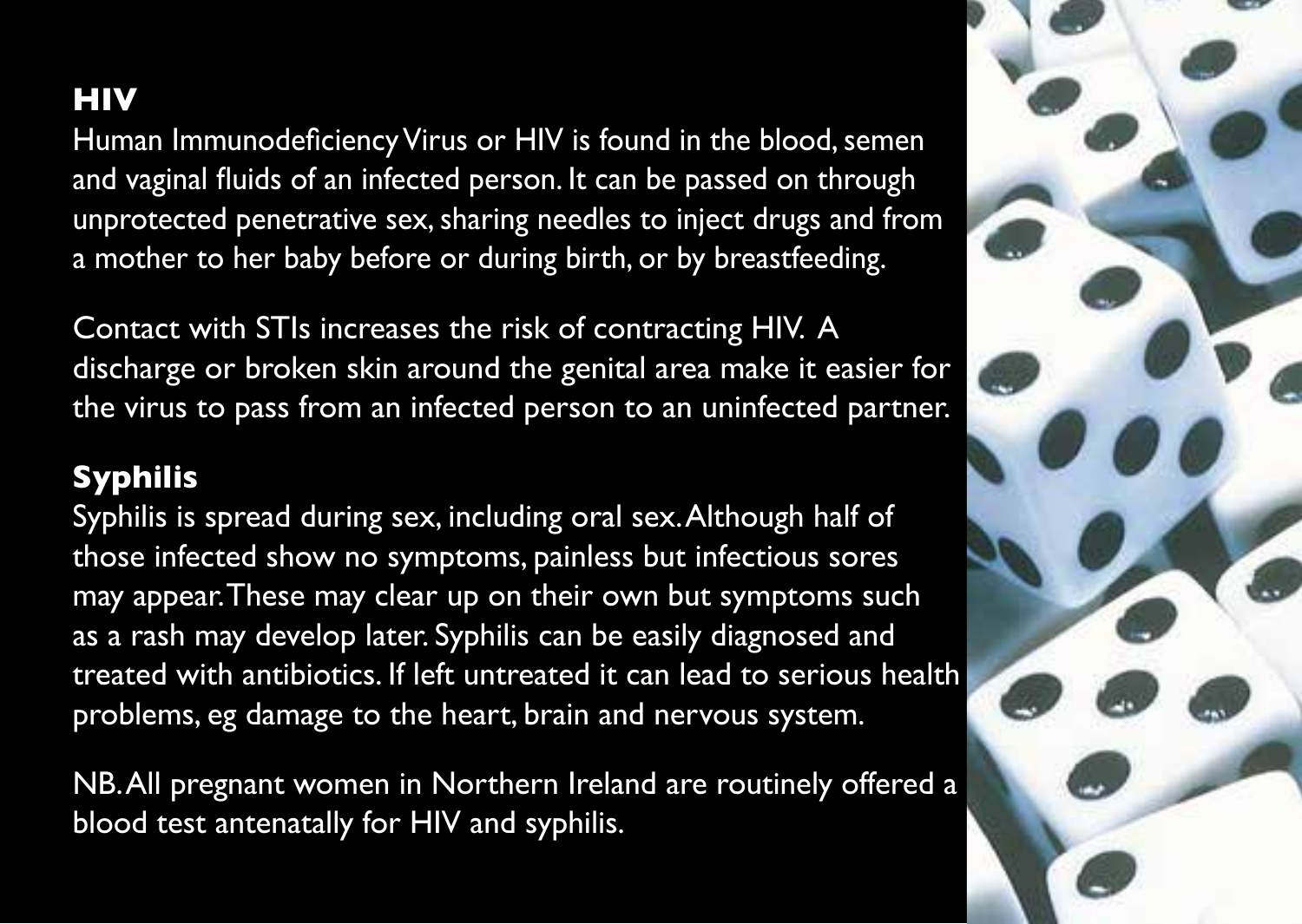## **Thrush**

Thrush is a very common minor infection caused by a fungus. It often occurs during pregnancy or after a course of antibiotics. It can also be passed by sexual contact. It can cause a thick, white discharge from the vagina, itchiness or redness around the vulva, penis or anus. It can also cause pain during sex or when passing urine.

## **Bacterial Vaginosis (Gardnerella)**

Bacterial Vaginosis is a common cause of vaginal discharge, related to an excess growth of bacteria in the vagina. Symptoms include a fishy smelling discharge which may be more noticeable after sex or during a period. Male partners do not get any symptoms. However, if they are also treated it may reduce the risk of the discharge returning to their female partner.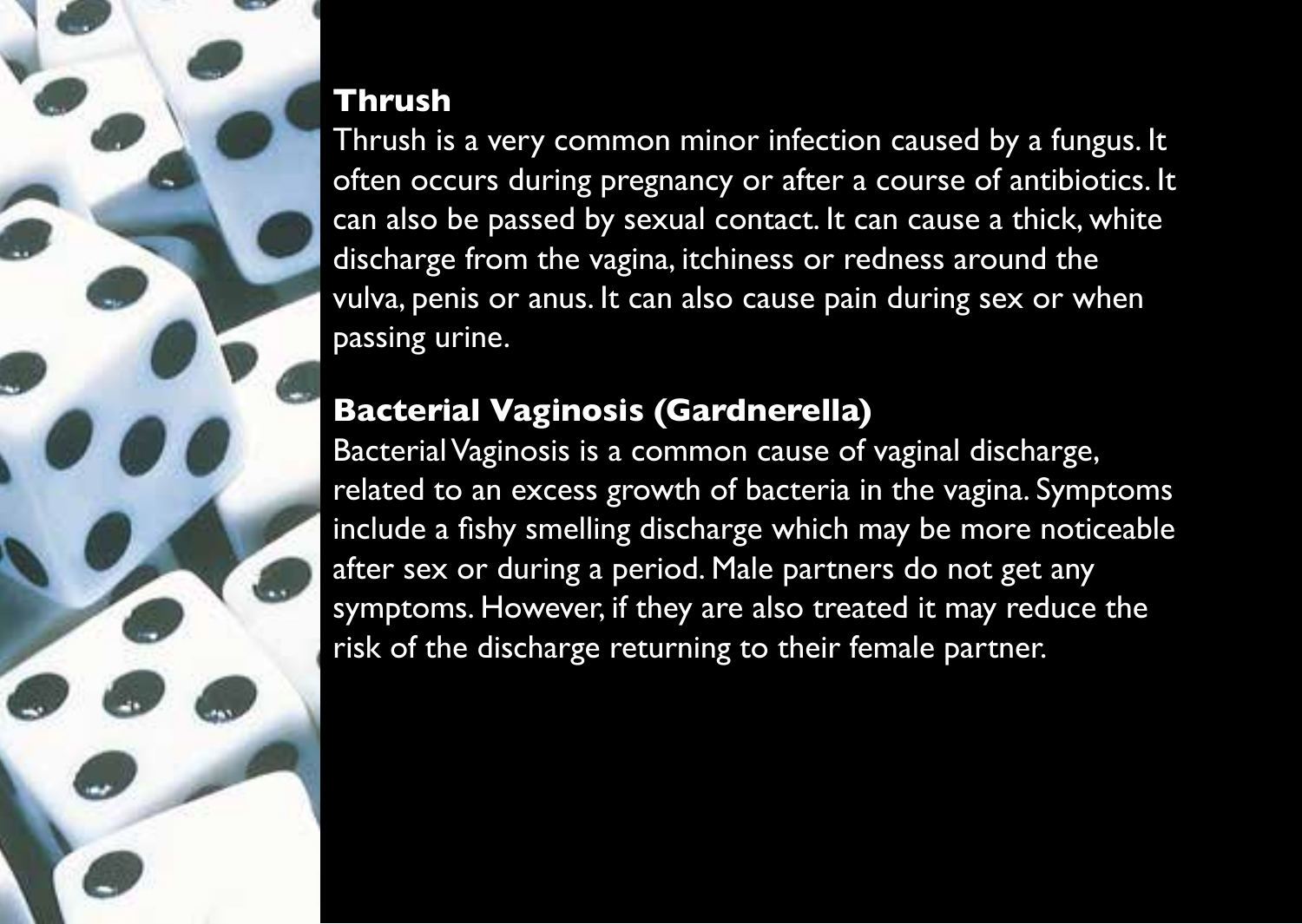# **GUM Clinics in Northern Ireland**

There are GUM clinics in the five Health and Social Care Trusts (HSCTs) in Northern Ireland. If you are worried that you have an STI, you can get tested at your nearest clinic. You can find contact details of your nearest clinic below or at **www.sexualhealthni.info/gumclinics-northern-ireland**

NB. For each GUM clinic opening times, you can also phone the numbers below.

#### **Belfast**

Genitourinary Medicine Level 3 Outpatients Department Royal Group Hospitals Grosvenor Road Belfast BT12 6BA Tel: 028 9063 4050

#### **Londonderry**

Altnagelvin Hospital Anderson House Glenshane Road Londonderry BT47 1SB Tel: 028 7161 1269

#### **Coleraine**

Causeway Hospital Outpatients 2 Department 4 Newbridge Road Coleraine BT52 1HS Tel: 028 7034 6028

## **Omagh**

Sexual Health Clinic Outpatients Department Omagh Hospital and Primary Care Complex 7 Donaghie Road Omagh BT79 0NR Tel: 028 7161 1269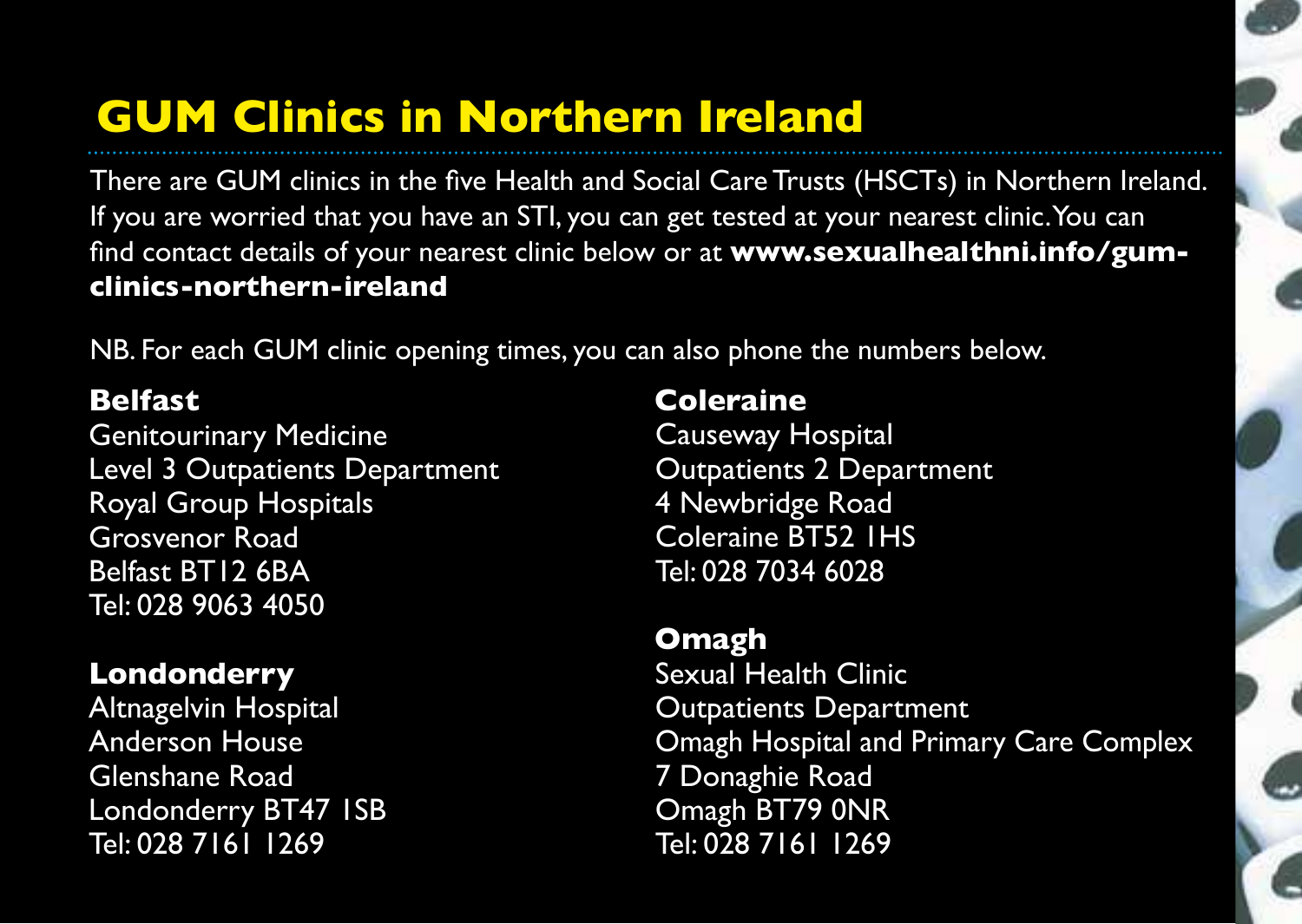# **GUM Clinics in Northern Ireland continued**

#### **Ballymena**

Ground Floor South Braid Valley Buildin Cushendall Road Ballymena Antrim BT43 6HL Tel: 028 7034 6028

#### **Bangor**

Sexual Health clinic Bangor Community **Hospital** Castle Street Bangor BT20 4TA Tel: 028 4483 8133

#### **Downpatrick**

Sexual Health Clinic Outpatients Department Downe Hospital 2 Struell Wells Road Downpatrick BT30 6RL Tel: 028 4483 8133

#### **Lisburn**

Sexual Health Clinic Lisburn Health Centre Linenhall Street Lisburn BT28 1LU Tel: 028 4483 8133

#### **Portadown**

Portadown Health and Care Centre Clinical Zone, Ground Floor Tavanagh Avenue Portadown BT62 3BE Tel: 028 3756 2080

#### **Newry**

Genitourinary Medicine John Mitchell Place Hill Street Newry BT34 2BU Tel: 028 3756 2080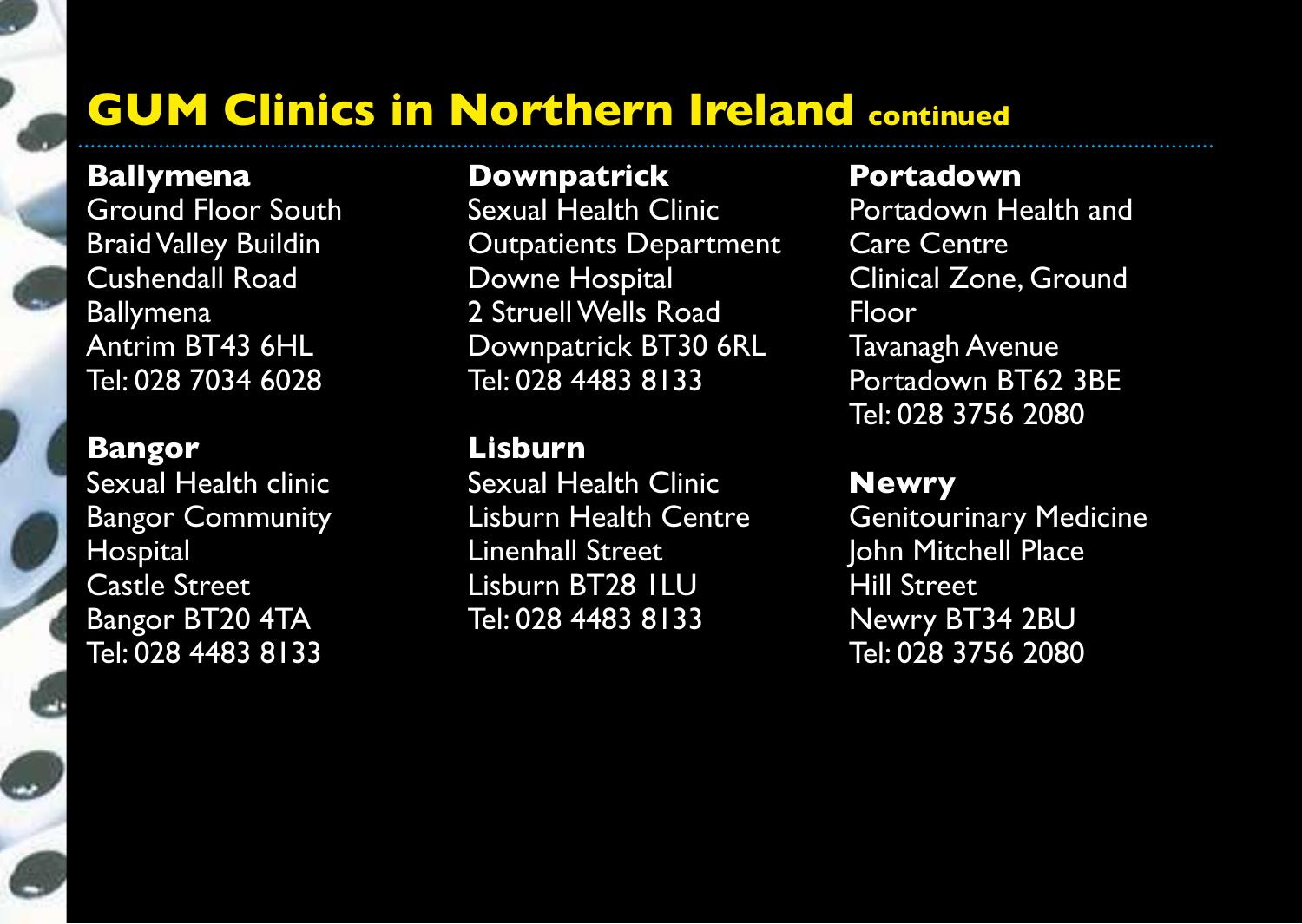# **For more information**

### **Positive Life NI**

20 Derryvolgie Avenue Belfast BT9 6FN Freephone 0800 137437 (Monday-Friday 9.00am-5.00pm)

#### **Common Youth**

23-31 Waring Street Belfast BT1 2DX Tel: 028 9032 8866

#### **Common Youth**

20b Abbey Street Coleraine BT52 1DU Tel: 028 7034 2178

### **fpaNI**

3rd Floor Ascot House 24–31 Shaftesbury Square Belfast BT2 7DB Tel: 028 9031 6100

4th Floor Northern Counties Building 22-24 Waterloo Place Londonderry BT48 6BU

Helpline: 0345 122 8687

fpaNI also have details of the GUM clinic opening times.